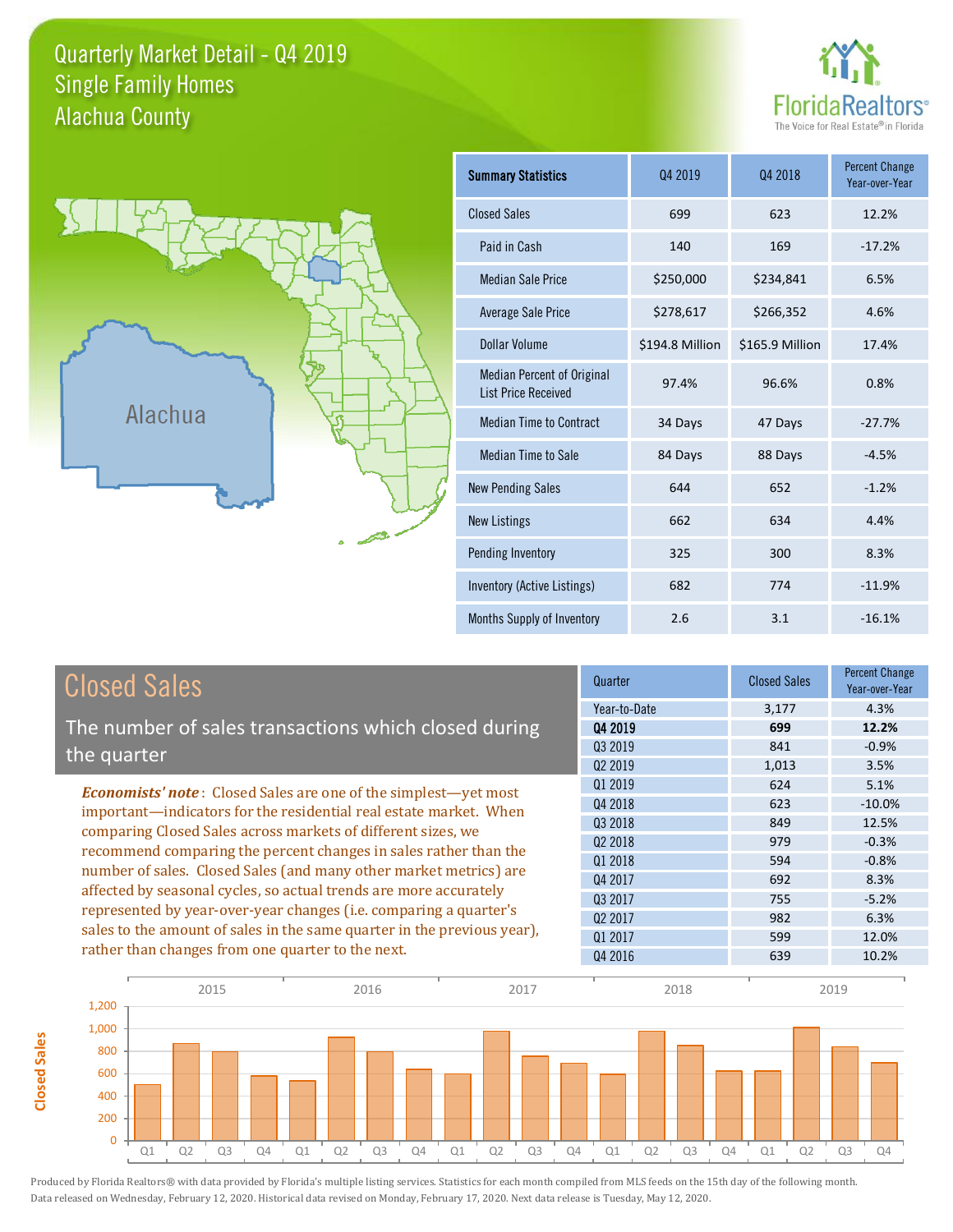

#### *Economists' note:* Closed Sales are one of the simplest—yet most important—indicators for the residential real estate market. When comparing Closed Sales across markets of different sizes, we recommend comparing the percent changes in sales rather than the number of sales. Closed Sales (and many other market metrics) are affected by seasonal cycles, so actual trends are more accurately represented by year-over-year changes (i.e. comparing a quarter's sales to the amount of sales in the same quarter in the previous year), rather than changes from one quarter to the next. \$1,000,000 or more 2 -50.0% \$250,000 - \$299,999 137 50.5% \$300,000 - \$399,999 120 29.0% \$400,000 - \$599,999 69 1.5% \$600,000 - \$999,999 25 56.3% \$150,000 - \$199,999 117 -8.6% \$200,000 - \$249,999 144 30.9%  $$100,000 - $149,999$  61 -27.4% Sale Price Closed Sales Percent Change Year-over-Year Less than \$50,000 7 7 0.0%  $$50.000 - $99.999$  17 -22.7% **O** 04 2018 **Q4 2019** Closed Sales by Sale Price The number of sales transactions which closed during the quarter



### Median Time to Contract by Sale Price The median number of days between the listing date and contract date for all Closed Sales during the quarter

*Economists' note* : Like Time to Sale, Time to Contract is a measure of the length of the home selling process calculated for sales which closed during the quarter. The difference is that Time to Contract measures the number of days between the initial listing of a property and the signing of the contract which eventually led to the closing of the sale. When the gap between Median Time to Contract and Median Time to Sale grows, it is usually a sign of longer closing times and/or declining numbers of cash sales.

| Sale Price            | Median Time to<br>Contract | <b>Percent Change</b><br>Year-over-Year |
|-----------------------|----------------------------|-----------------------------------------|
| Less than \$50,000    | 47 Days                    | 261.5%                                  |
| $$50,000 - $99,999$   | 15 Days                    | $-82.6%$                                |
| $$100,000 - $149,999$ | 18 Days                    | $-63.3%$                                |
| $$150,000 - $199,999$ | 35 Days                    | $-25.5%$                                |
| \$200,000 - \$249,999 | 40 Days                    | $-24.5%$                                |
| \$250,000 - \$299,999 | 31 Days                    | $-16.2%$                                |
| \$300,000 - \$399,999 | 39 Days                    | $-20.4%$                                |
| \$400,000 - \$599,999 | 79 Days                    | 75.6%                                   |
| \$600,000 - \$999,999 | 118 Days                   | 32.6%                                   |
| \$1,000,000 or more   | 31 Days                    | -68.4%                                  |



Produced by Florida Realtors® with data provided by Florida's multiple listing services. Statistics for each month compiled from MLS feeds on the 15th day of the following month. Data released on Wednesday, February 12, 2020. Historical data revised on Monday, February 17, 2020. Next data release is Tuesday, May 12, 2020.

**Median Time to Contract**

**Median Time to Contract**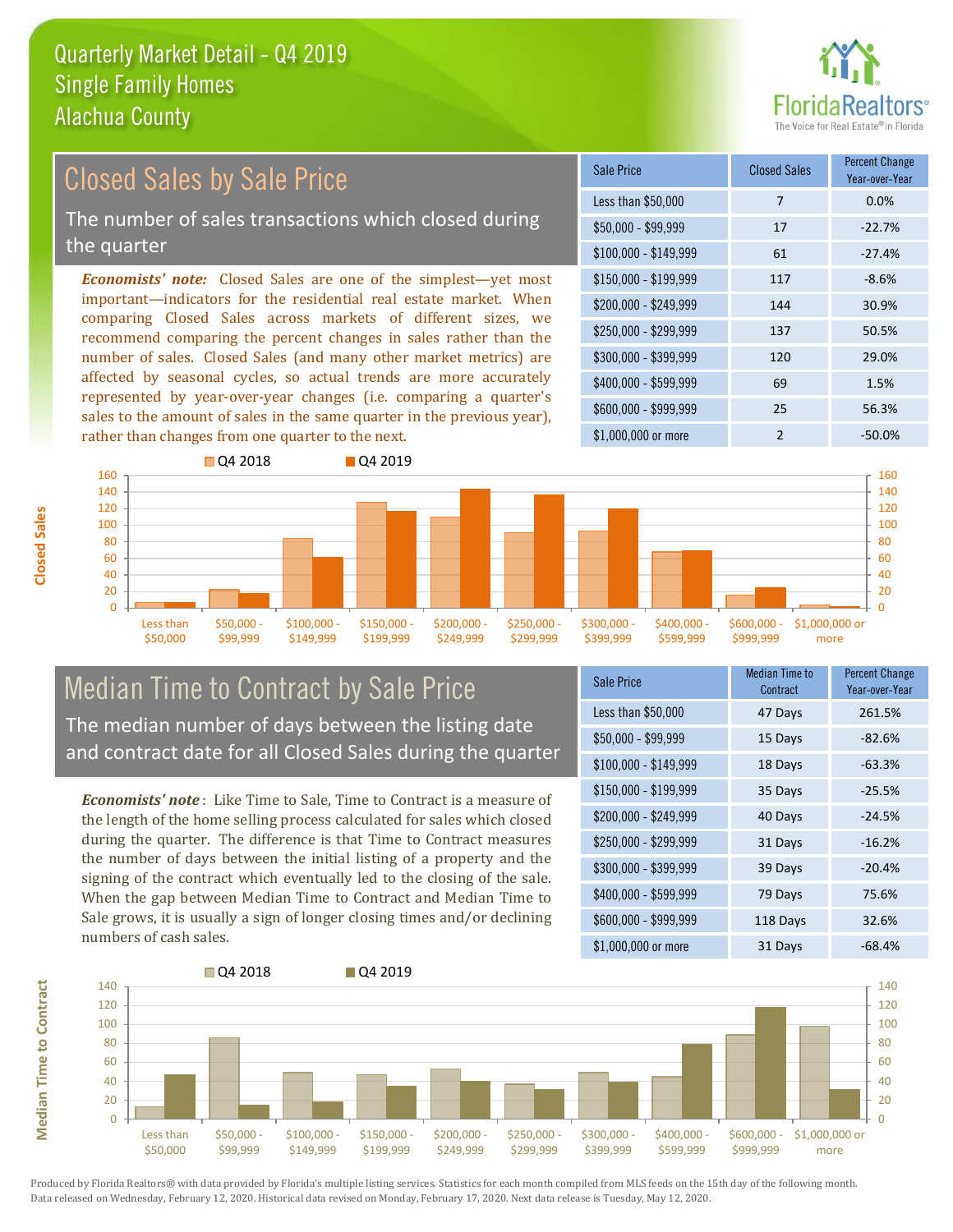

## New Listings by Initial Listing Price

The number of properties put onto the market during the quarter

*Economists' note:* New Listings tend to rise in delayed response to increasing prices, so they are often seen as a lagging indicator of market health. As prices rise, potential sellers raise their estimations of value—and in the most recent cycle, rising prices have freed up many potential sellers who were previously underwater on their mortgages. Note that in our calculations, we take care to not include properties that were recently taken off the market and quickly relisted, since these are not really *new* listings.





#### Inventory by Current Listing Price The number of property listings active at the end of the quarter

*Economists' note* : There are a number of ways to define and calculate Inventory. Our method is to simply count the number of active listings on the last day of the quarter, and hold this number to compare with the same quarter the following year. Inventory rises when New Listings are outpacing the number of listings that go off-market (regardless of whether they actually sell). Likewise, it falls when New Listings aren't keeping up with the rate at which homes are going offmarket.

| <b>Current Listing Price</b> | Inventory | <b>Percent Change</b><br>Year-over-Year |
|------------------------------|-----------|-----------------------------------------|
| Less than \$50,000           | 5         | $-37.5%$                                |
| $$50,000 - $99,999$          | 19        | $-51.3%$                                |
| $$100,000 - $149,999$        | 51        | $-17.7%$                                |
| $$150,000 - $199,999$        | 76        | $-20.8%$                                |
| \$200,000 - \$249,999        | 90        | $-26.2%$                                |
| \$250,000 - \$299,999        | 98        | $-20.3%$                                |
| \$300,000 - \$399,999        | 158       | 13.7%                                   |
| \$400,000 - \$599,999        | 105       | 4.0%                                    |
| \$600,000 - \$999,999        | 59        | 3.5%                                    |
| \$1,000,000 or more          | 21        | $-22.2%$                                |



Produced by Florida Realtors® with data provided by Florida's multiple listing services. Statistics for each month compiled from MLS feeds on the 15th day of the following month. Data released on Wednesday, February 12, 2020. Historical data revised on Monday, February 17, 2020. Next data release is Tuesday, May 12, 2020.

**Inventory**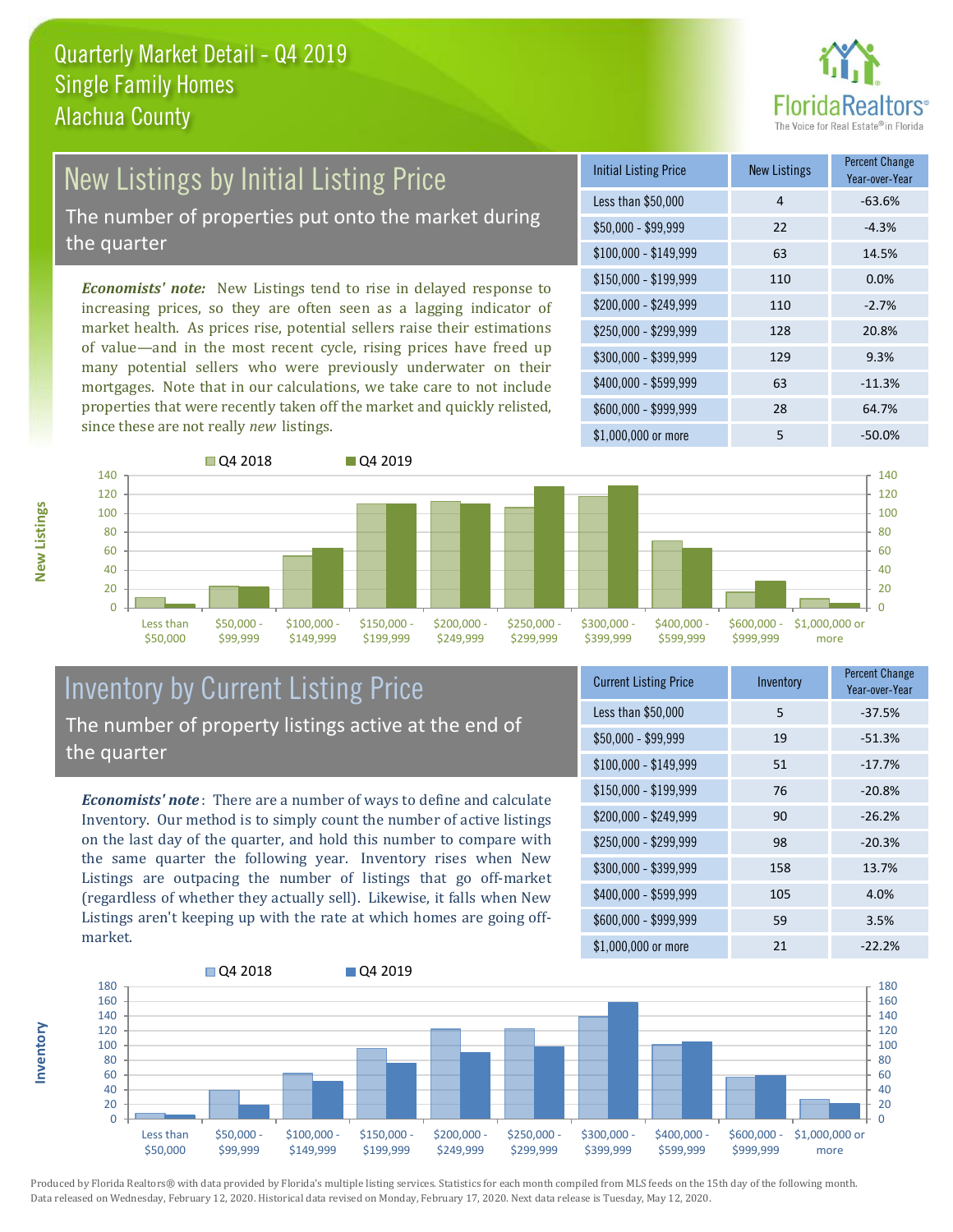Quarterly Distressed Market - Q4 2019 Alachua County Single Family Homes



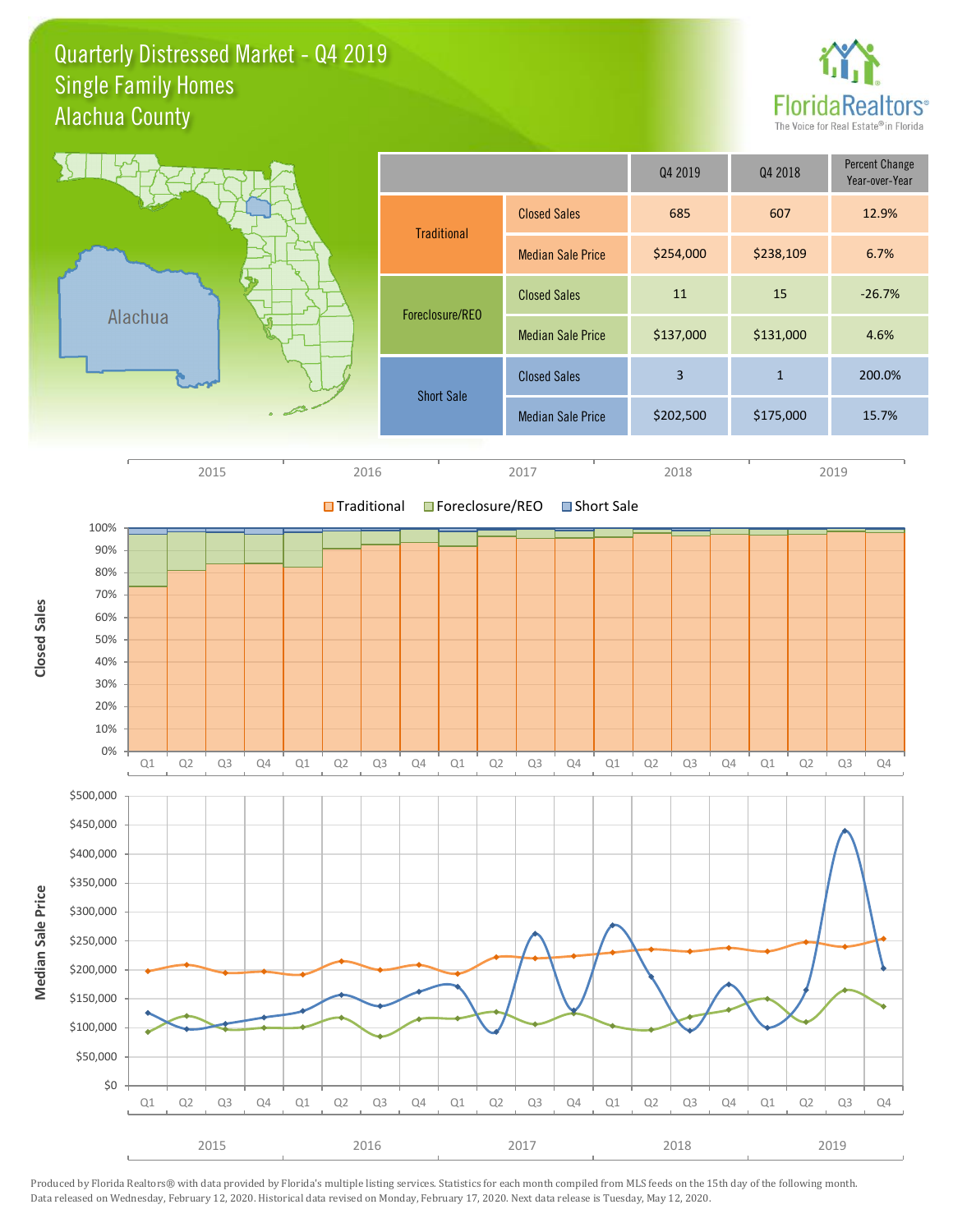Quarterly Market Detail - Q4 2019 Alachua County Townhouses and Condos





**Closed Sales**

**Closed Sales** 

| <b>Summary Statistics</b>                                       | 04 2019        | 04 2018        | <b>Percent Change</b><br>Year-over-Year |
|-----------------------------------------------------------------|----------------|----------------|-----------------------------------------|
| <b>Closed Sales</b>                                             | 148            | 159            | $-6.9%$                                 |
| Paid in Cash                                                    | 75             | 90             | $-16.7%$                                |
| <b>Median Sale Price</b>                                        | \$130,000      | \$122,000      | 6.6%                                    |
| <b>Average Sale Price</b>                                       | \$136,487      | \$121,210      | 12.6%                                   |
| <b>Dollar Volume</b>                                            | \$20.2 Million | \$19.3 Million | 4.8%                                    |
| <b>Median Percent of Original</b><br><b>List Price Received</b> | 97.1%          | 95.8%          | 1.4%                                    |
| <b>Median Time to Contract</b>                                  | 17 Days        | 41 Days        | $-58.5%$                                |
| <b>Median Time to Sale</b>                                      | 58 Days        | 63 Days        | $-7.9%$                                 |
| <b>New Pending Sales</b>                                        | 154            | 178            | $-13.5%$                                |
| <b>New Listings</b>                                             | 159            | 178            | $-10.7%$                                |
| Pending Inventory                                               | 62             | 56             | 10.7%                                   |
| <b>Inventory (Active Listings)</b>                              | 111            | 131            | $-15.3%$                                |
| Months Supply of Inventory                                      | 1.6            | 1.7            | $-5.9%$                                 |

| <b>Closed Sales</b>                                                                                                                                                                                   | Quarter             | <b>Closed Sales</b> | <b>Percent Change</b><br>Year-over-Year |
|-------------------------------------------------------------------------------------------------------------------------------------------------------------------------------------------------------|---------------------|---------------------|-----------------------------------------|
|                                                                                                                                                                                                       | Year-to-Date        | 844                 | $-6.3%$                                 |
| The number of sales transactions which closed during                                                                                                                                                  | Q4 2019             | 148                 | $-6.9%$                                 |
| the quarter                                                                                                                                                                                           | Q3 2019             | 234                 | $-4.1%$                                 |
|                                                                                                                                                                                                       | 02 2019             | 295                 | $-3.6%$                                 |
| <b>Economists' note:</b> Closed Sales are one of the simplest—yet most                                                                                                                                | Q1 2019             | 167                 | $-13.0%$                                |
| important—indicators for the residential real estate market. When                                                                                                                                     | Q4 2018             | 159                 | 1.3%                                    |
| comparing Closed Sales across markets of different sizes, we<br>recommend comparing the percent changes in sales rather than the<br>number of sales. Closed Sales (and many other market metrics) are | Q3 2018             | 244                 | 13.0%                                   |
|                                                                                                                                                                                                       | Q <sub>2</sub> 2018 | 306                 | 9.7%                                    |
|                                                                                                                                                                                                       | 01 2018             | 192                 | 10.3%                                   |
|                                                                                                                                                                                                       | Q4 2017             | 157                 | 12.1%                                   |
| affected by seasonal cycles, so actual trends are more accurately                                                                                                                                     | 03 2017             | 216                 | $-8.5%$                                 |
| represented by year-over-year changes (i.e. comparing a quarter's                                                                                                                                     | Q <sub>2</sub> 2017 | 279                 | 4.5%                                    |
| sales to the amount of sales in the same quarter in the previous year),                                                                                                                               | Q1 2017             | 174                 | 13.0%                                   |
| rather than changes from one quarter to the next.                                                                                                                                                     | Q4 2016             | 140                 | 4.5%                                    |

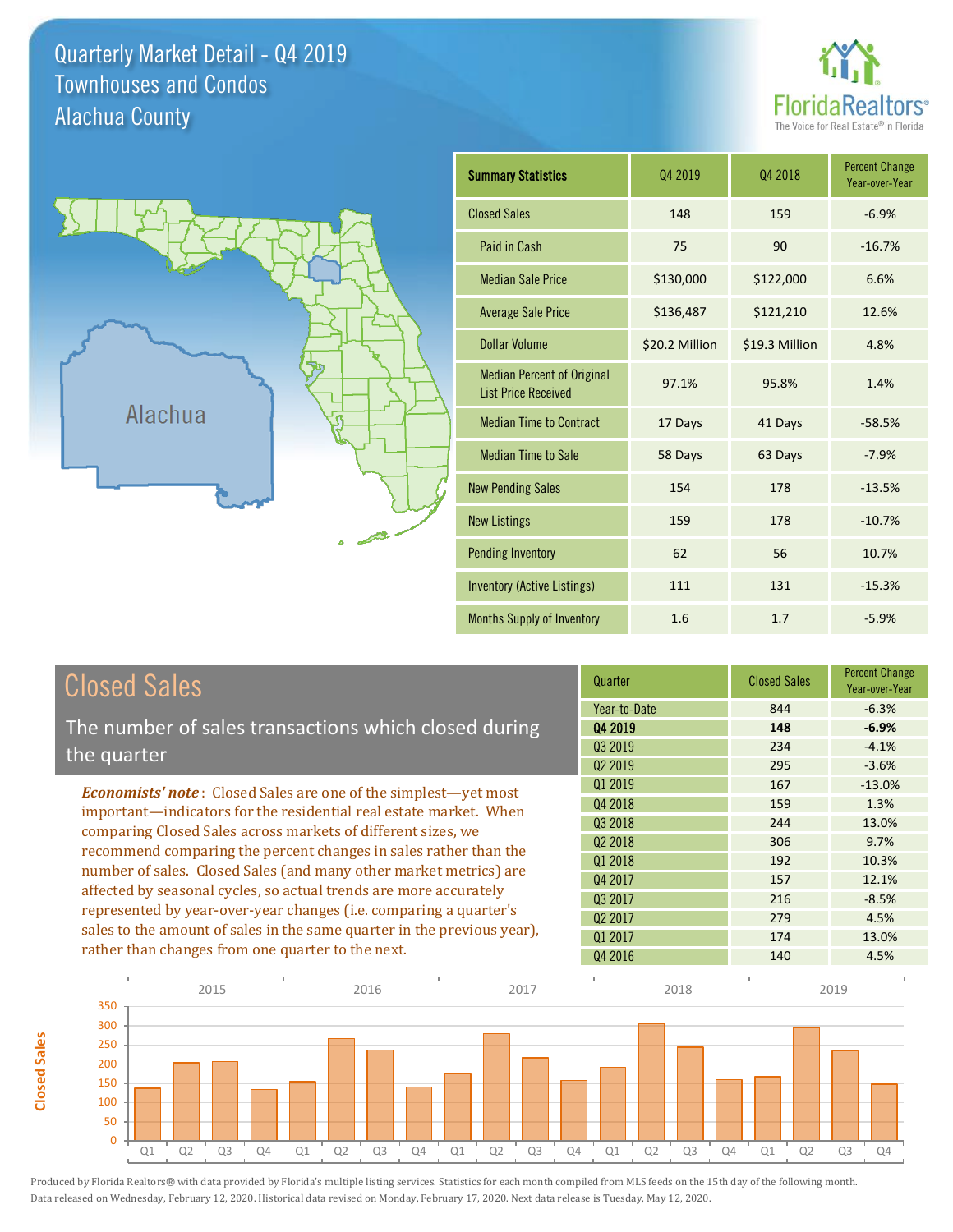

# Closed Sales by Sale Price

The number of sales transactions which closed during the quarter

*Economists' note:* Closed Sales are one of the simplest—yet most important—indicators for the residential real estate market. When comparing Closed Sales across markets of different sizes, we recommend comparing the percent changes in sales rather than the number of sales. Closed Sales (and many other market metrics) are affected by seasonal cycles, so actual trends are more accurately represented by year-over-year changes (i.e. comparing a quarter's sales to the amount of sales in the same quarter in the previous year), rather than changes from one quarter to the next.

| <b>Sale Price</b>     | <b>Closed Sales</b> | <b>Percent Change</b><br>Year-over-Year |
|-----------------------|---------------------|-----------------------------------------|
| Less than \$50,000    | 5                   | $-50.0%$                                |
| $$50,000 - $99,999$   | 37                  | $-28.8%$                                |
| $$100,000 - $149,999$ | 60                  | $-3.2%$                                 |
| $$150,000 - $199,999$ | 28                  | 40.0%                                   |
| \$200,000 - \$249,999 | 8                   | $-27.3%$                                |
| \$250,000 - \$299,999 | 8                   | 166.7%                                  |
| \$300,000 - \$399,999 | $\mathbf{1}$        | 0.0%                                    |
| \$400,000 - \$599,999 | $\mathbf{1}$        | N/A                                     |
| \$600,000 - \$999,999 | $\Omega$            | N/A                                     |
| \$1,000,000 or more   | n                   | N/A                                     |



#### Median Time to Contract by Sale Price The median number of days between the listing date and contract date for all Closed Sales during the quarter

*Economists' note* : Like Time to Sale, Time to Contract is a measure of the length of the home selling process calculated for sales which closed during the quarter. The difference is that Time to Contract measures the number of days between the initial listing of a property and the signing of the contract which eventually led to the closing of the sale. When the gap between Median Time to Contract and Median Time to Sale grows, it is usually a sign of longer closing times and/or declining numbers of cash sales.

| <b>Sale Price</b>     | Median Time to<br>Contract | <b>Percent Change</b><br>Year-over-Year |
|-----------------------|----------------------------|-----------------------------------------|
| Less than \$50,000    | 10 Days                    | $-76.2%$                                |
| $$50,000 - $99,999$   | 33 Days                    | 0.0%                                    |
| $$100,000 - $149,999$ | 12 Days                    | $-66.7%$                                |
| $$150,000 - $199,999$ | 18 Days                    | $-77.2%$                                |
| \$200,000 - \$249,999 | 18 Days                    | $-73.9%$                                |
| \$250,000 - \$299,999 | 78 Days                    | 290.0%                                  |
| \$300,000 - \$399,999 | 166 Days                   | $-5.7%$                                 |
| \$400,000 - \$599,999 | 226 Days                   | N/A                                     |
| \$600,000 - \$999,999 | (No Sales)                 | N/A                                     |
| \$1,000,000 or more   | (No Sales)                 | N/A                                     |



**Closed Sales**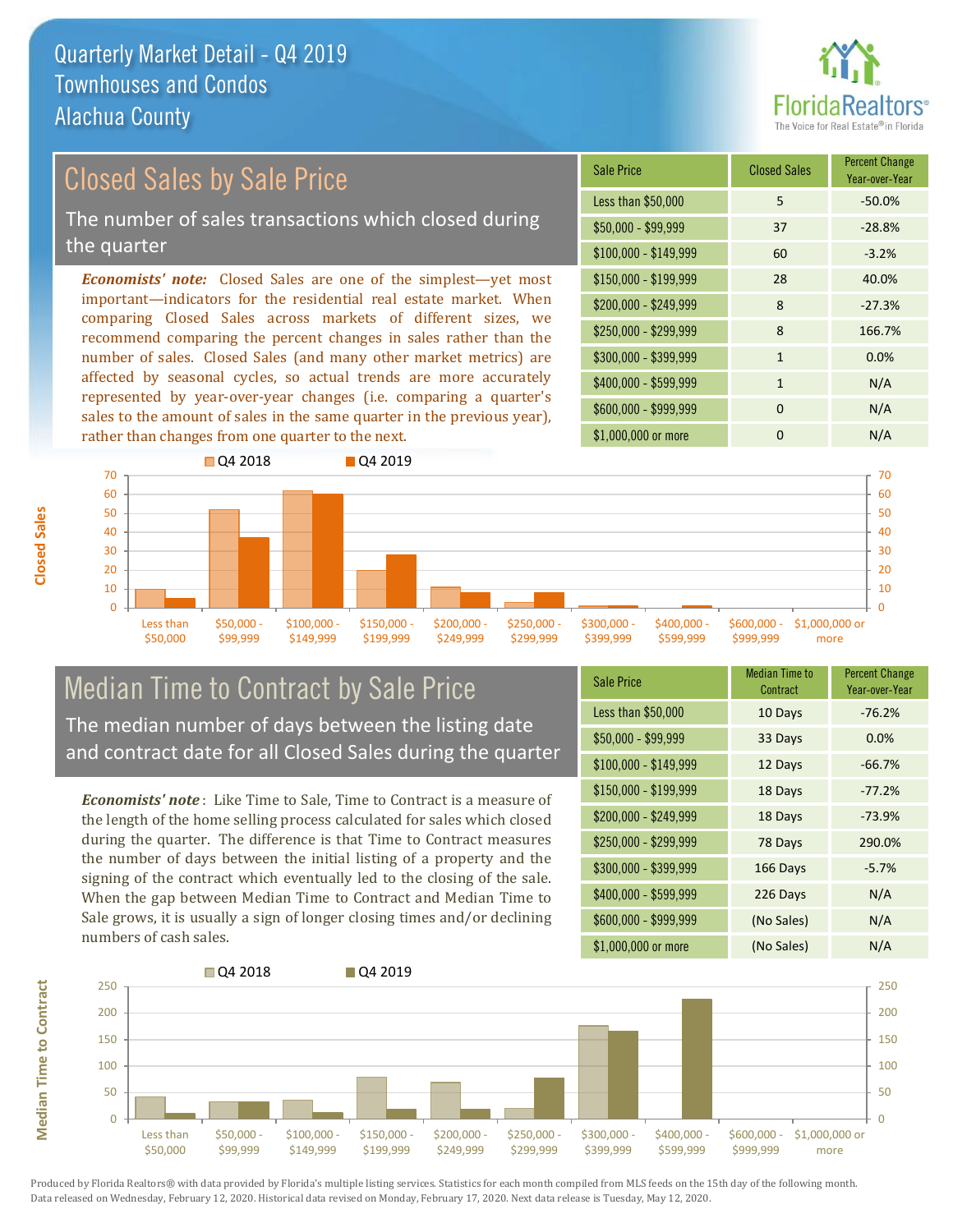

### New Listings by Initial Listing Price

The number of properties put onto the market during the quarter

*Economists' note:* New Listings tend to rise in delayed response to increasing prices, so they are often seen as a lagging indicator of market health. As prices rise, potential sellers raise their estimations of value—and in the most recent cycle, rising prices have freed up many potential sellers who were previously underwater on their mortgages. Note that in our calculations, we take care to not include properties that were recently taken off the market and quickly relisted, since these are not really *new* listings.

| <b>Initial Listing Price</b> | <b>New Listings</b> | <b>Percent Change</b><br>Year-over-Year |
|------------------------------|---------------------|-----------------------------------------|
| Less than \$50,000           | 7                   | $-41.7%$                                |
| $$50,000 - $99,999$          | 39                  | $-30.4%$                                |
| $$100,000 - $149,999$        | 60                  | $-4.8%$                                 |
| $$150,000 - $199,999$        | 28                  | 12.0%                                   |
| \$200,000 - \$249,999        | 8                   | $-33.3%$                                |
| \$250,000 - \$299,999        | 11                  | 37.5%                                   |
| \$300,000 - \$399,999        | 3                   | 200.0%                                  |
| \$400,000 - \$599,999        | $\mathcal{P}$       | 100.0%                                  |
| \$600,000 - \$999,999        | 1                   | N/A                                     |
| \$1,000,000 or more          | n                   | N/A                                     |



#### Inventory by Current Listing Price The number of property listings active at the end of the quarter

*Economists' note* : There are a number of ways to define and calculate Inventory. Our method is to simply count the number of active listings on the last day of the quarter, and hold this number to compare with the same quarter the following year. Inventory rises when New Listings are outpacing the number of listings that go off-market (regardless of whether they actually sell). Likewise, it falls when New Listings aren't keeping up with the rate at which homes are going offmarket.

| <b>Current Listing Price</b> | Inventory      | <b>Percent Change</b><br>Year-over-Year |
|------------------------------|----------------|-----------------------------------------|
| Less than \$50,000           | $\mathfrak{D}$ | $-75.0%$                                |
| $$50,000 - $99,999$          | 30             | $-28.6%$                                |
| $$100,000 - $149,999$        | 32             | $-8.6%$                                 |
| $$150,000 - $199,999$        | 15             | 15.4%                                   |
| \$200,000 - \$249,999        | 8              | $-55.6%$                                |
| \$250,000 - \$299,999        | 11             | 37.5%                                   |
| \$300,000 - \$399,999        | 7              | 250.0%                                  |
| \$400,000 - \$599,999        | 4              | $-20.0%$                                |
| \$600,000 - \$999,999        | 2              | N/A                                     |
| \$1,000,000 or more          | 0              | N/A                                     |



Produced by Florida Realtors® with data provided by Florida's multiple listing services. Statistics for each month compiled from MLS feeds on the 15th day of the following month. Data released on Wednesday, February 12, 2020. Historical data revised on Monday, February 17, 2020. Next data release is Tuesday, May 12, 2020.

**Inventory**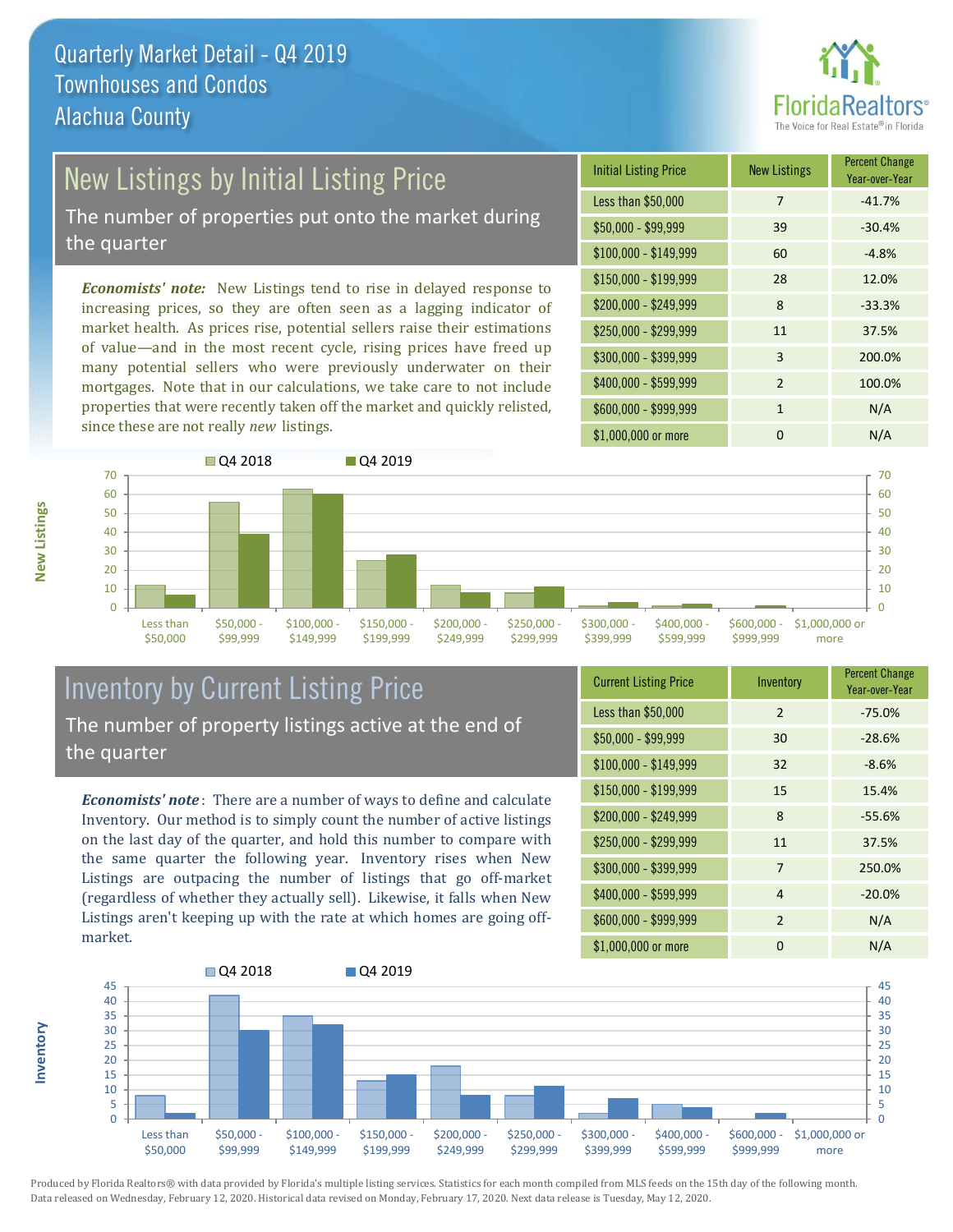Quarterly Distressed Market - Q4 2019 Alachua County Townhouses and Condos



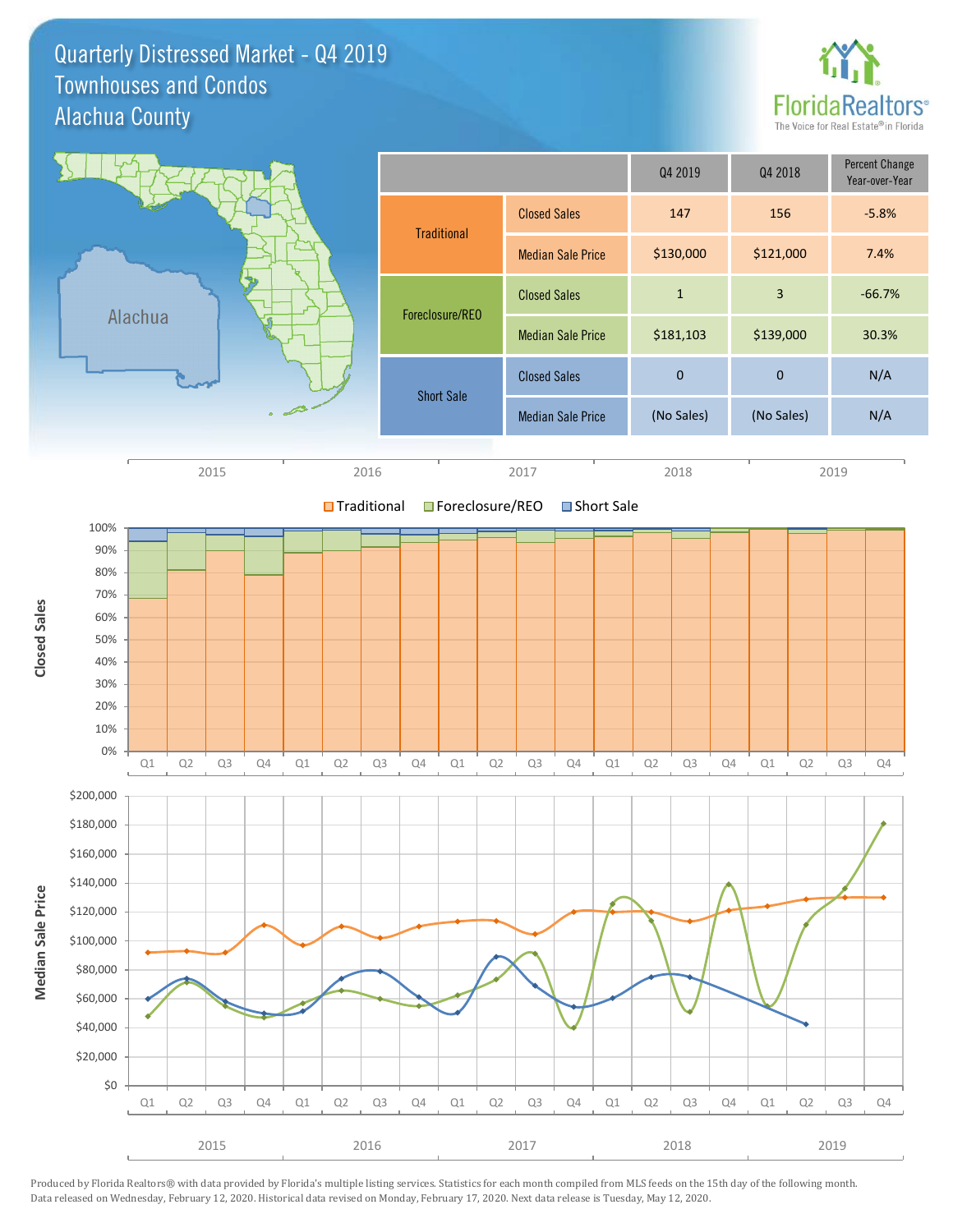#### Quarterly Market Detail - Q4 2019 Alachua County Manufactured Homes





**Closed Sales**

**Closed Sales** 

| <b>Summary Statistics</b>                                       | Q4 2019<br>Q4 2018 |               | <b>Percent Change</b><br>Year-over-Year |
|-----------------------------------------------------------------|--------------------|---------------|-----------------------------------------|
| <b>Closed Sales</b>                                             | 28                 | 27            | 3.7%                                    |
| Paid in Cash                                                    | 15                 | 14            | 7.1%                                    |
| <b>Median Sale Price</b>                                        | \$109,854          | \$87,500      | 25.5%                                   |
| Average Sale Price                                              | \$114,707          | \$101,709     | 12.8%                                   |
| Dollar Volume                                                   | \$3.2 Million      | \$2.7 Million | 17.0%                                   |
| <b>Median Percent of Original</b><br><b>List Price Received</b> | 87.5%              | 94.4%         | $-7.3%$                                 |
| <b>Median Time to Contract</b>                                  | 65 Days            | 29 Days       | 124.1%                                  |
| Median Time to Sale                                             | 107 Days           | 81 Days       | 32.1%                                   |
| <b>New Pending Sales</b>                                        | 30                 | 29            | 3.4%                                    |
| <b>New Listings</b>                                             | 34                 | 46            | $-26.1%$                                |
| Pending Inventory                                               | 22                 | 16            | 37.5%                                   |
| Inventory (Active Listings)                                     | 44                 | 54            | $-18.5%$                                |
| Months Supply of Inventory                                      | 4.0                | 6.1           | $-34.4%$                                |

| <b>Closed Sales</b>                                                                                                                                                                                                                                                        | Quarter             | <b>Closed Sales</b> | <b>Percent Change</b><br>Year-over-Year |
|----------------------------------------------------------------------------------------------------------------------------------------------------------------------------------------------------------------------------------------------------------------------------|---------------------|---------------------|-----------------------------------------|
|                                                                                                                                                                                                                                                                            | Year-to-Date        | 132                 | 23.4%                                   |
| The number of sales transactions which closed during                                                                                                                                                                                                                       | 04 2019             | 28                  | 3.7%                                    |
| the quarter                                                                                                                                                                                                                                                                | Q3 2019             | 36                  | 24.1%                                   |
|                                                                                                                                                                                                                                                                            | Q <sub>2</sub> 2019 | 37                  | 12.1%                                   |
| <b>Economists' note:</b> Closed Sales are one of the simplest—yet most                                                                                                                                                                                                     | Q1 2019             | 31                  | 72.2%                                   |
| important—indicators for the residential real estate market. When<br>comparing Closed Sales across markets of different sizes, we<br>recommend comparing the percent changes in sales rather than the<br>number of sales. Closed Sales (and many other market metrics) are | Q4 2018             | 27                  | $-12.9%$                                |
|                                                                                                                                                                                                                                                                            | 03 2018             | 29                  | 3.6%                                    |
|                                                                                                                                                                                                                                                                            | Q <sub>2</sub> 2018 | 33                  | $-29.8%$                                |
|                                                                                                                                                                                                                                                                            | Q1 2018             | 18                  | $-28.0%$                                |
|                                                                                                                                                                                                                                                                            | Q4 2017             | 31                  | $-16.2%$                                |
| affected by seasonal cycles, so actual trends are more accurately                                                                                                                                                                                                          | Q3 2017             | 28                  | $-24.3%$                                |
| represented by year-over-year changes (i.e. comparing a quarter's                                                                                                                                                                                                          | 02 2017             | 47                  | 74.1%                                   |
| sales to the amount of sales in the same quarter in the previous year),                                                                                                                                                                                                    | 01 2017             | 25                  | 25.0%                                   |
| rather than changes from one quarter to the next.                                                                                                                                                                                                                          | Q4 2016             | 37                  | 23.3%                                   |

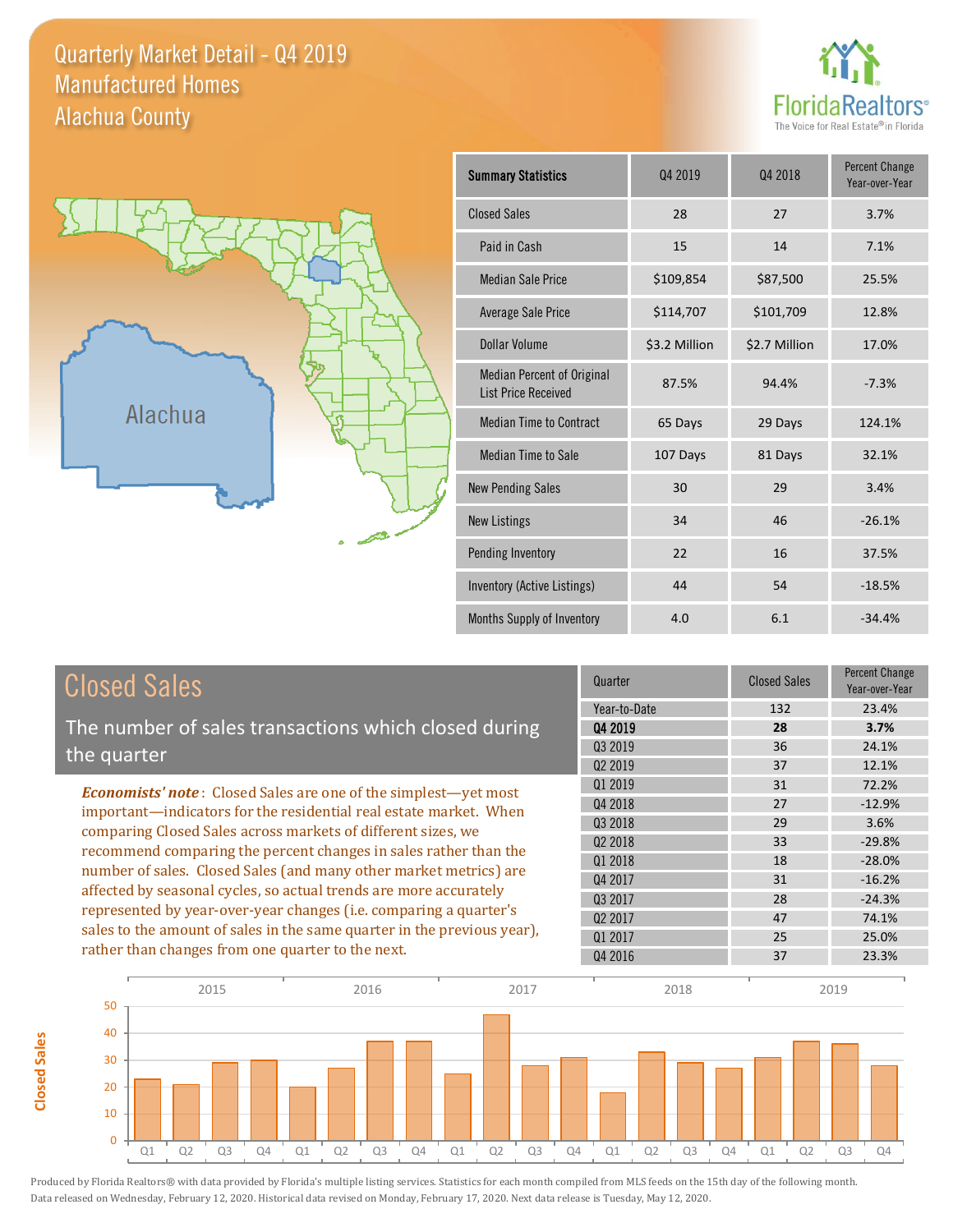

#### *Economists' note:* Closed Sales are one of the simplest—yet most important—indicators for the residential real estate market. When comparing Closed Sales across markets of different sizes, we recommend comparing the percent changes in sales rather than the number of sales. Closed Sales (and many other market metrics) are \$250,000 - \$299,999 1 1 N/A \$300,000 - \$399,999 0 0 N/A  $$400,000 - $599,999$  0 N/A \$150,000 - \$199,999 5 0.0% \$200,000 - \$249,999 1 0.0% \$100,000 - \$149,999 9 12.5% Sale Price Closed Sales Percent Change Year-over-Year Less than \$50,000 3 3 -50.0% \$50,000 - \$99,999 9 28.6% Closed Sales by Sale Price The number of sales transactions which closed during the quarter

affected by seasonal cycles, so actual trends are more accurately represented by year-over-year changes (i.e. comparing a quarter's sales to the amount of sales in the same quarter in the previous year), rather than changes from one quarter to the next.



\$299,999

\$399,999

\$599,999

\$249,999

### Median Time to Contract by Sale Price The median number of days between the listing date and contract date for all Closed Sales during the quarter

\$149,999

\$199,999

*Economists' note* : Like Time to Sale, Time to Contract is a measure of the length of the home selling process calculated for sales which closed during the quarter. The difference is that Time to Contract measures the number of days between the initial listing of a property and the signing of the contract which eventually led to the closing of the sale. When the gap between Median Time to Contract and Median Time to Sale grows, it is usually a sign of longer closing times and/or declining numbers of cash sales.

| <b>Sale Price</b>     | <b>Median Time to</b><br>Contract | <b>Percent Change</b><br>Year-over-Year |
|-----------------------|-----------------------------------|-----------------------------------------|
| Less than \$50,000    | 252 Days                          | 769.0%                                  |
| $$50,000 - $99,999$   | 102 Days                          | 50.0%                                   |
| $$100,000 - $149,999$ | 52 Days                           | 160.0%                                  |
| $$150,000 - $199,999$ | 40 Days                           | 53.8%                                   |
| \$200,000 - \$249,999 | 104 Days                          | 1200.0%                                 |
| \$250,000 - \$299,999 | 57 Days                           | N/A                                     |
| \$300,000 - \$399,999 | (No Sales)                        | N/A                                     |
| \$400,000 - \$599,999 | (No Sales)                        | N/A                                     |
| \$600,000 - \$999,999 | (No Sales)                        | N/A                                     |
| \$1,000,000 or more   | (No Sales)                        | N/A                                     |

\$999,999

more



**Closed Sales**

\$50,000

\$99,999

**Median Time to Contract**

**Median Time to Contract**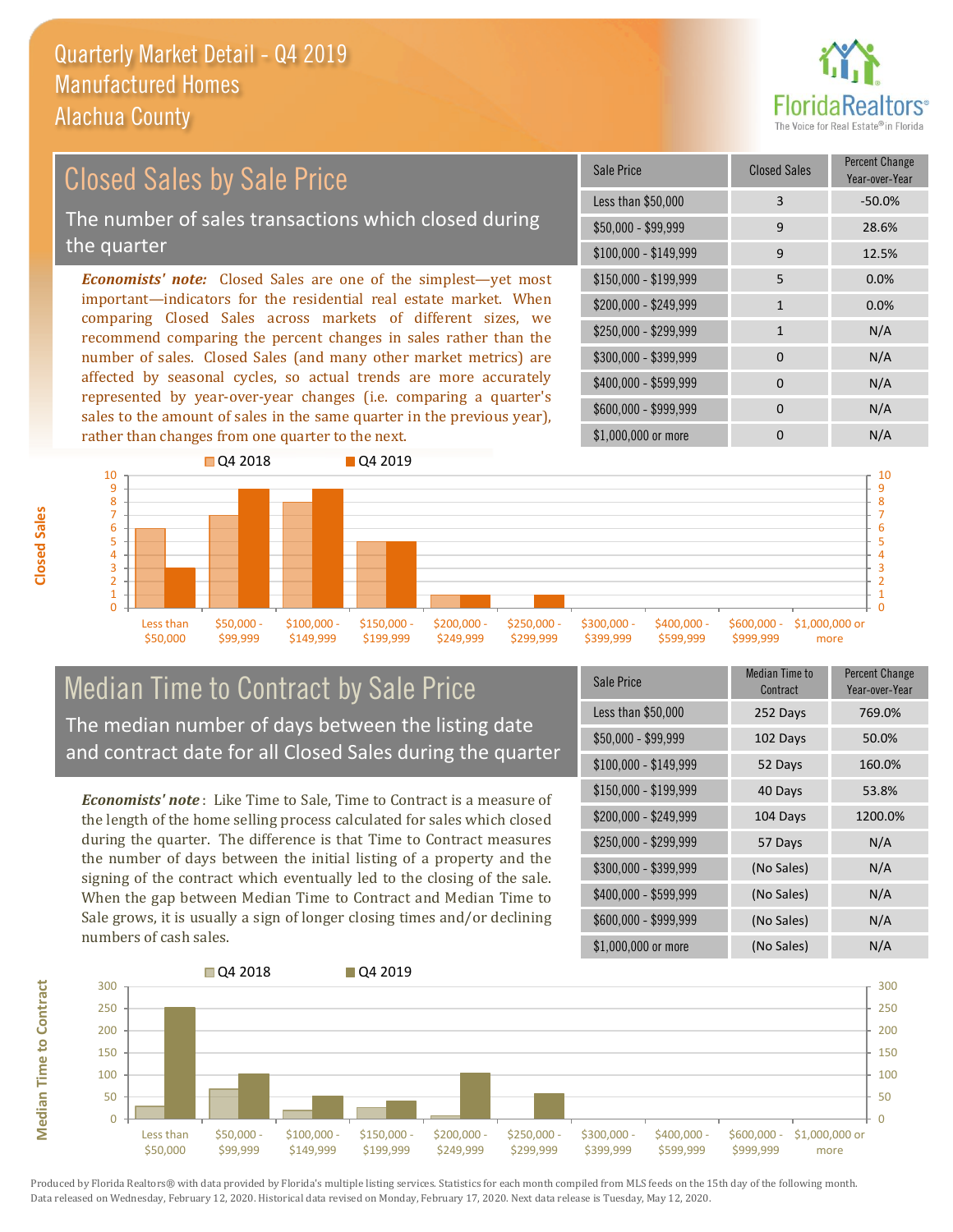

## New Listings by Initial Listing Price

The number of properties put onto the market during the quarter

*Economists' note:* New Listings tend to rise in delayed response to increasing prices, so they are often seen as a lagging indicator of market health. As prices rise, potential sellers raise their estimations of value—and in the most recent cycle, rising prices have freed up many potential sellers who were previously underwater on their mortgages. Note that in our calculations, we take care to not include properties that were recently taken off the market and quickly relisted, since these are not really *new* listings.

| Initial Listing Price | New Listings  | <b>Percent Change</b><br>Year-over-Year |
|-----------------------|---------------|-----------------------------------------|
| Less than \$50,000    | $\mathbf{1}$  | $-85.7%$                                |
| $$50,000 - $99,999$   | 12            | $-20.0%$                                |
| $$100,000 - $149,999$ | 11            | $-26.7%$                                |
| $$150,000 - $199,999$ | 6             | $-14.3%$                                |
| \$200,000 - \$249,999 | $\mathcal{P}$ | 100.0%                                  |
| \$250,000 - \$299,999 | $\mathbf{1}$  | 0.0%                                    |
| \$300,000 - \$399,999 | 0             | N/A                                     |
| \$400,000 - \$599,999 | $\Omega$      | N/A                                     |
| \$600,000 - \$999,999 | 1             | N/A                                     |
| \$1,000,000 or more   | n             | N/A                                     |



#### Inventory by Current Listing Price The number of property listings active at the end of the quarter

*Economists' note* : There are a number of ways to define and calculate Inventory. Our method is to simply count the number of active listings on the last day of the quarter, and hold this number to compare with the same quarter the following year. Inventory rises when New Listings are outpacing the number of listings that go off-market (regardless of whether they actually sell). Likewise, it falls when New Listings aren't keeping up with the rate at which homes are going offmarket.

| <b>Current Listing Price</b> | Inventory      | Percent Change<br>Year-over-Year |
|------------------------------|----------------|----------------------------------|
| Less than \$50,000           | 5              | 0.0%                             |
| $$50,000 - $99,999$          | 7              | $-70.8%$                         |
| $$100,000 - $149,999$        | 14             | 0.0%                             |
| $$150,000 - $199,999$        | 10             | 66.7%                            |
| \$200,000 - \$249,999        | 3              | 50.0%                            |
| \$250,000 - \$299,999        | $\mathbf{1}$   | $-66.7%$                         |
| \$300,000 - \$399,999        | $\overline{2}$ | N/A                              |
| \$400,000 - \$599,999        | $\mathbf{1}$   | N/A                              |
| \$600,000 - \$999,999        | 1              | N/A                              |
| \$1,000,000 or more          | O              | N/A                              |



Produced by Florida Realtors® with data provided by Florida's multiple listing services. Statistics for each month compiled from MLS feeds on the 15th day of the following month. Data released on Wednesday, February 12, 2020. Historical data revised on Monday, February 17, 2020. Next data release is Tuesday, May 12, 2020.

**Inventory**